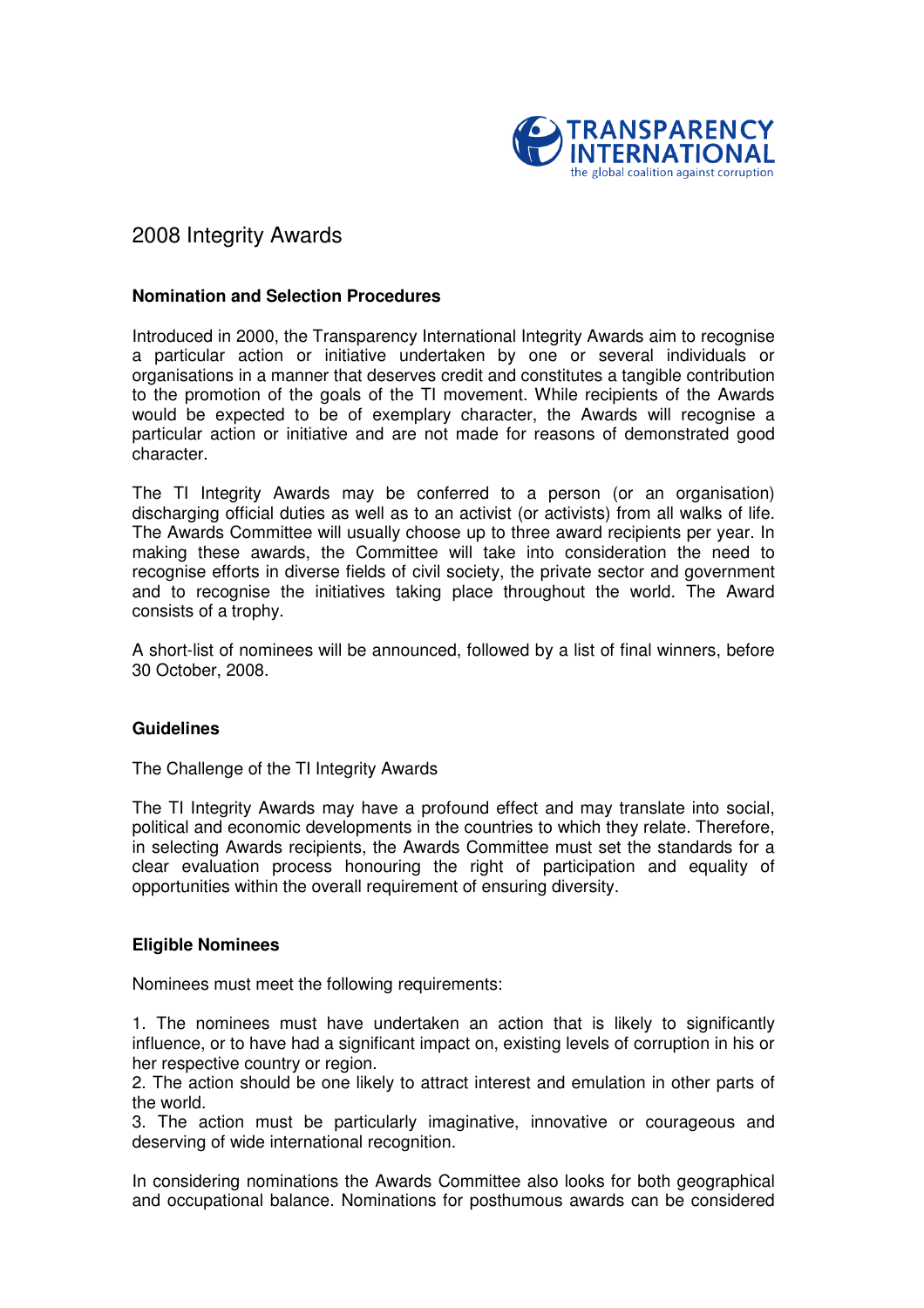by the Committee only in truly exceptional cases. A nomination for a posthumous award requires a nomination consent letter from the next closest living relative.

# **Ineligible Nominees**

The following categories of nominees will not be considered for the TI Integrity Awards:

1. Individuals or organisations of questionable integrity or goals.

2. Members of the TI Board of Directors, the Boards of TI national chapters, the Awards Committee and salaried staff of the TI Secretariat and of national chapters while serving in those capacities.

# **Nomination Procedure**

1. Nominations may be made by any persons or organisations at any time in accordance with the provision of these rules. Self-nominations will not be accepted.

2. Previous candidates can be re-nominated.

3. Individuals and organisations are encouraged where possible to submit proposals to be considered for the Integrity Awards through appropriate national chapters.

4. Where a nomination is received other than from a national chapter, any appropriate national chapter will be invited to assist the Awards Committee by providing its own assessment of the strength of the nomination.

5. It will be open for the Awards Committee itself to make nominations.

6. Nominations submitted by salaried staff of the TI Secretariat will not be permitted.

#### **Nomination File**

To be eligible for consideration, a nomination must include the following:

- personal details of the nominee, including a short curriculum vitae
- a letter putting forward the nomination and making the case for the nomination, including a proposed draft citation setting out in no more than 500 words the reason why the nominee should receive an Award
- **•** written consent from the nominee

Incomplete nomination files cannot be considered by the Awards Committee. False or deceptive nominations or acts may render a nominee ineligible.

The Secretary will check the nomination files for completeness, acknowledge receipt of the files and forward the Nomination Files to the members of the Awards Committee.

The Awards Committee will then duly evaluate the nomination files. The Awards Committee will seek national chapter input whenever possible. National chapter input will be taken in consideration but cannot be considered binding.

The Awards Committee will forward its recommendations to the TI Board of Directors for confirmation on a no-objection basis. The Board may invite the Awards committee to reconsider a particular nomination giving its reasons. Where the Awards Committee confirms its decision, the decision of the Awards Committee will be final.